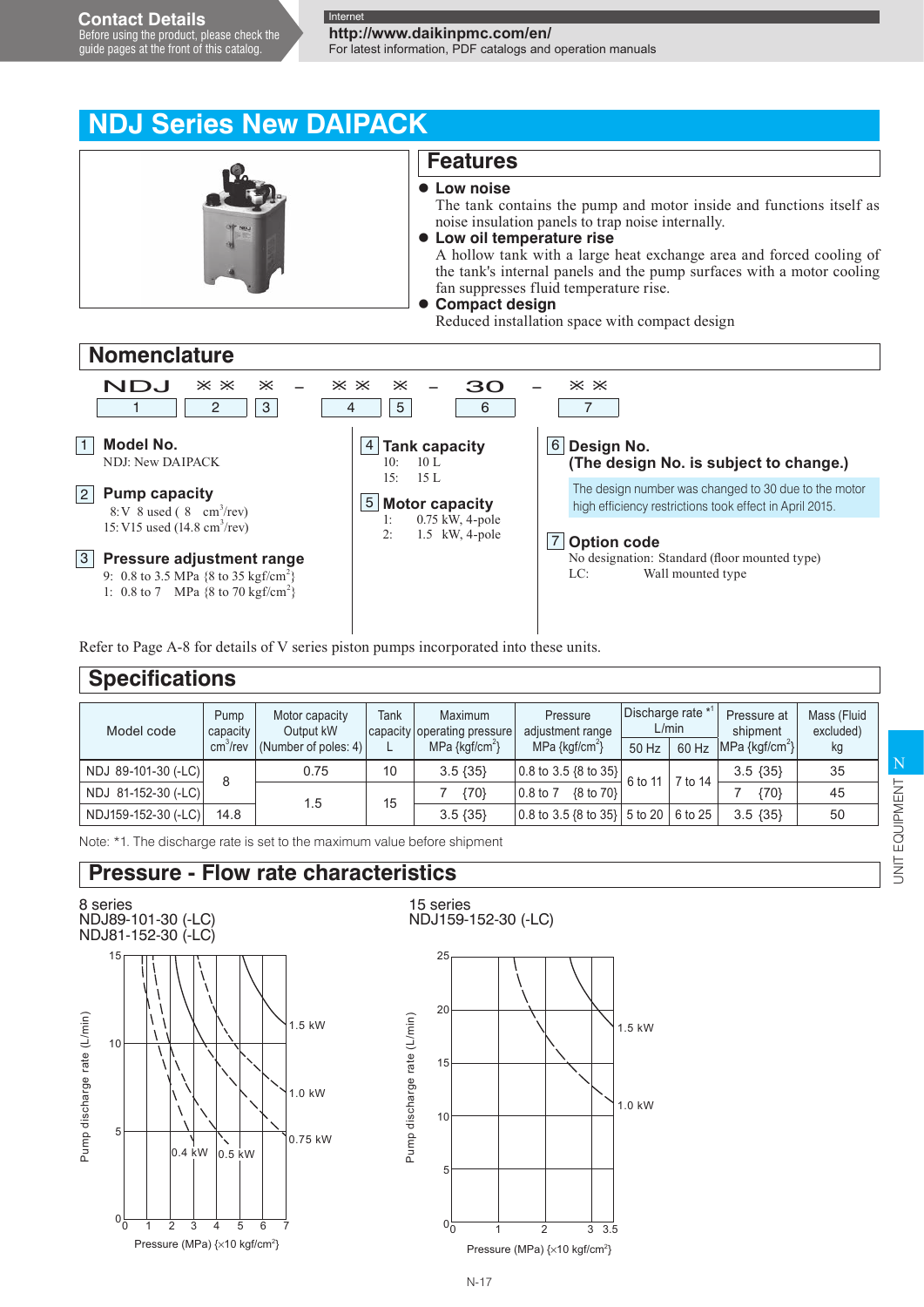For latest information, PDF catalogs and operation manuals

### **Paint color**

Tank: Ivory white (Munsell code 5Y7.5/1) Pump: Black

### **Handling**

#### **Hydraulic fluid, ambient environment**

- $\circ$  Use a petroleum-based hydraulic fluid equivalent to ISO VG32 to 46.
	- Use of hydraulic fluids other than the petroleum-based type (e.g. hydrous/synthetic) is prohibited.
- $\circ$  Operate the unit in an environment where both the following conditions are satisfied: viscosity range from 15 to 400 mm<sup>2</sup>/s {cSt} and oil temperature from 0 to 60°C.
- $\circ$  Be sure to maintain the water content in the hydraulic fluid at 0.1% maximum by volume.
- $\circ$  Contamination of the hydraulic fluid causes device trouble and reduces the service life, so pay due attention to controlling contamination and ensure that it goes no higher than NAS contamination class 10.
- $\circ$  Use the unit indoors under the following conditions. Ambient temperature: 0 to 35°C, Ambient humidity: 20 to 90%RH (with no condensation)

#### **At start**

 $\circ$  Fill the pump case with hydraulic fluid through the filler port before starting trial operation, after replacing the pump, or after stopping the unit for 3 months or longer. Use the same hydraulic fluid as for the hydraulic circuit.

|                                          | NDJ8 <sup>*</sup> | <b>NDJ159</b> |
|------------------------------------------|-------------------|---------------|
| Pump case filling volume cm <sup>3</sup> | 300               | 500           |

- $\circ$  After checking that all hydraulic circuits and electrical circuits are ready for operation, set the hydraulic circuit at the load side in the no-load status or connect an unloading circuit before starting the pump.
- $\circ$  When the pump is driven for the first time, turn the power switch to the motor on and off a few times to let the air out of the piping and then run it continuously at full speed. Noise may be observed until the air has been completely removed but this is not abnormal.

#### **Electric wiring**

 Connect the power cable matching the phases at the pump motor and power supply sides as shown below.

$$
\text{Motor side} \begin{bmatrix} U \longrightarrow R \\ V \longrightarrow S \\ W \longrightarrow T \end{bmatrix} \text{Power supply side}
$$

Check that the pressure at the delivery side rises at the pressure gauge.

 If wires are connected with the wrong phase order, the motor and pump rotate in the reverse direction and no fluid is discharged. If fluid is not discharged within 5 minutes after turning the power on, the phase order may be incorrect. In this case, switch the wires for two phases among the three.

- $\circ$  Be sure to connect the ground terminal.
- $\circ$  Install a no-fuse breaker and an earth leakage breaker on the main power supply.
- The electrical ratings are as shown in the table below.
- These are premium efficiency products and therefore they tend to have a higher current value than products with the previous design. Pay attention to the design of the power distribution when replacing products of the previous design.

<Motor rating table (rated current)> Permissible voltage fluctuation: ±10%

|                     | Motor capacity<br>Output kW<br>(Number of poles: 4) |                     | Rated current (A)   |                     | Starting current (A) |                     |                     |
|---------------------|-----------------------------------------------------|---------------------|---------------------|---------------------|----------------------|---------------------|---------------------|
| Model code          |                                                     | AC 200 V<br>(50 Hz) | AC 200 V<br>(60 Hz) | AC 220 V<br>(60 Hz) | AC 200 V<br>(50 Hz)  | AC 200 V<br>(60 Hz) | AC 220 V<br>(60 Hz) |
| NDJ 89-101-30 (-LC) | 0.75                                                | 4.2                 | 3.6                 | 3.6                 | 28.0                 | 25.0                | 28.0                |
| NDJ 81-152-30 (-LC) | 1.5                                                 | 6.8                 |                     |                     | 42.0                 | 37.0                |                     |
| NDJ159-152-30 (-LC) |                                                     |                     | 6.4                 | 6.0                 |                      |                     | 41.0                |

#### **Air intake/exhaust**

Do not place any obstacles to motor cooling fan air intake and exhaust within a distance of 100 mm from intake and exhaust vent of the motor cooling fan. Install the unit at a location with good air flow so that heated air can be vented.

#### **Transportation**

Use eye bolts for hoisting to transport the unit.

#### **Installation**

The unit is a stationary type. Fix it with bolts on a level location that is free of vibration.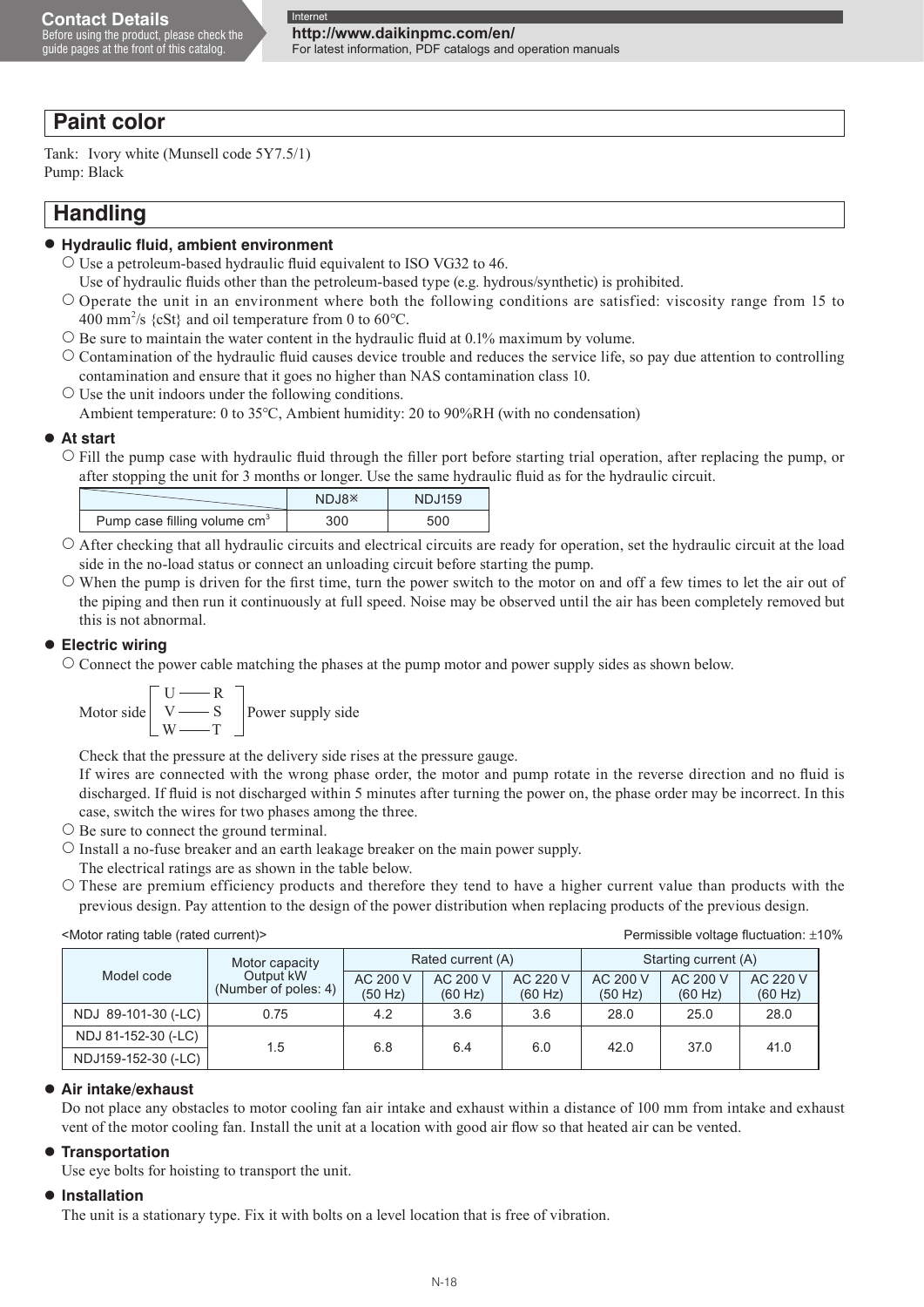Before using the product, please check the guide pages at the front of this catalog.

# **http://www.daikinpmc.com/en/**

For latest information, PDF catalogs and operation manuals

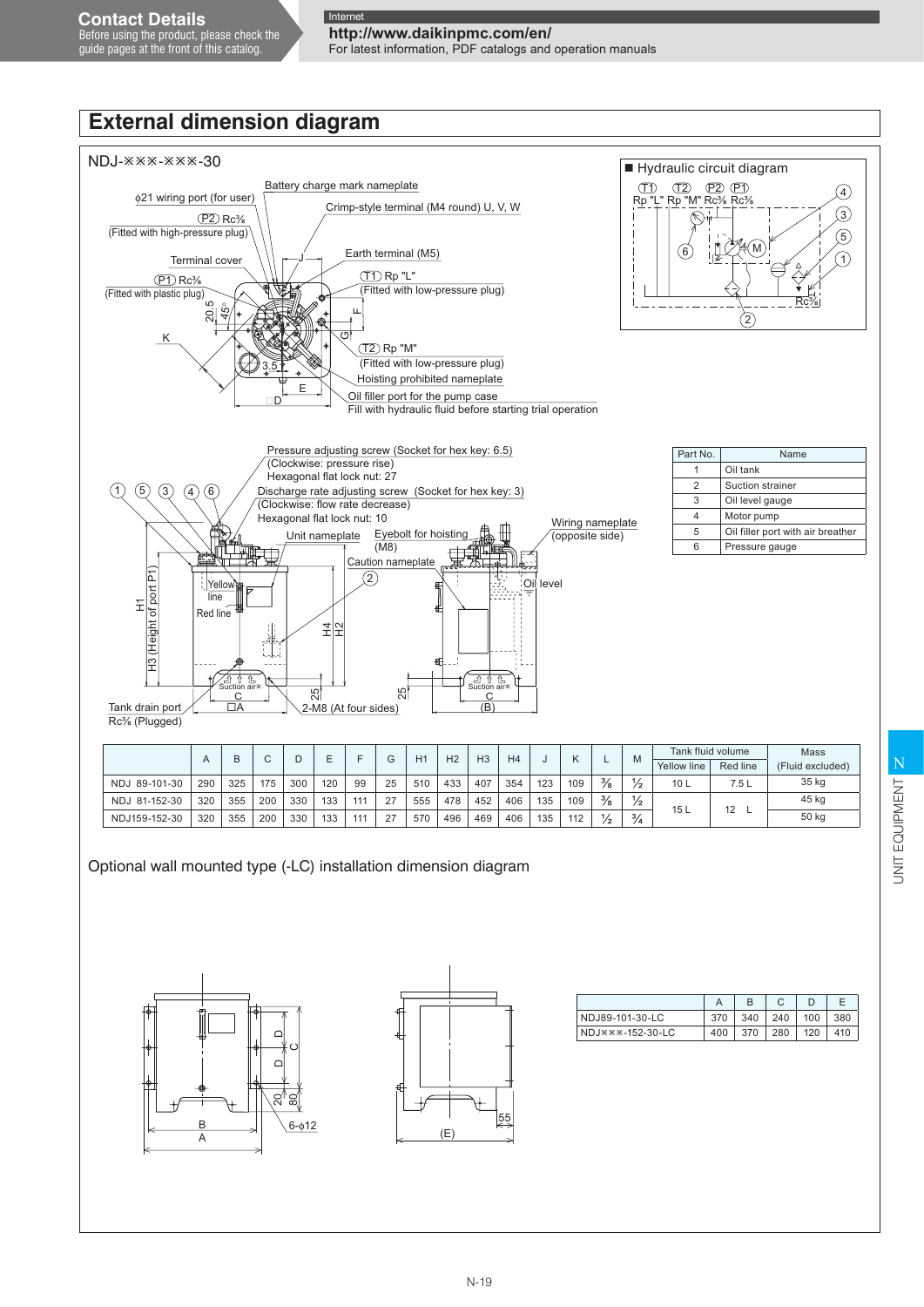guide pages at the front of this catalog.

For latest information, PDF catalogs and operation manuals

## **Options (separately available parts)**

#### **Option table**

| Part          | Name               | Detail of accessories                            | Model code     |                |                |                 |  |  |
|---------------|--------------------|--------------------------------------------------|----------------|----------------|----------------|-----------------|--|--|
| No.           |                    | Model                                            | Quantity       | For NDJ89-101  | For NDJ81-152  | For NDJ159-152  |  |  |
|               | 2-series block set | 2-series block                                   | 1              |                |                |                 |  |  |
|               |                    | O-ring (P20, class $1B$ )                        | 1              |                |                |                 |  |  |
|               |                    | Hexagon socket head cap bolt:<br>$M8 \times 70$  | 3              | P-BTJSET-20    |                |                 |  |  |
|               |                    | Hoisting bolt M8                                 | 2              |                |                |                 |  |  |
|               |                    | High-pressure plug Rc%                           | 3              |                |                |                 |  |  |
|               |                    | Installation guide                               | 1              |                |                |                 |  |  |
| $\mathcal{P}$ | Piping set         | Piping (rubber hose with braid)                  | 1              |                | P-NDJ81PIPE-20 | P-NDJ159PIPE-20 |  |  |
|               |                    | Plastic joint/rubber band                        | 2 pcs.<br>each | P-NDJ89PIPE-20 |                |                 |  |  |
|               |                    | Piping guide                                     |                |                |                |                 |  |  |
| 3             | Blocking block set | <b>Blocking block</b>                            | $\mathbf{1}$   | P-BS02SET-20   |                |                 |  |  |
|               |                    | O-ring (P9, class 1 B)                           | 4              |                |                |                 |  |  |
|               |                    | Hexagon socket head cap bolt<br>$(M5 \times 25)$ | $\overline{4}$ |                |                |                 |  |  |

Each option can be installed using just hex keys, an adjustable wrench, and screw drivers.

For guidance on installation, refer to the installation (piping) guide provided with the option or the instruction manual for the NDJ series.